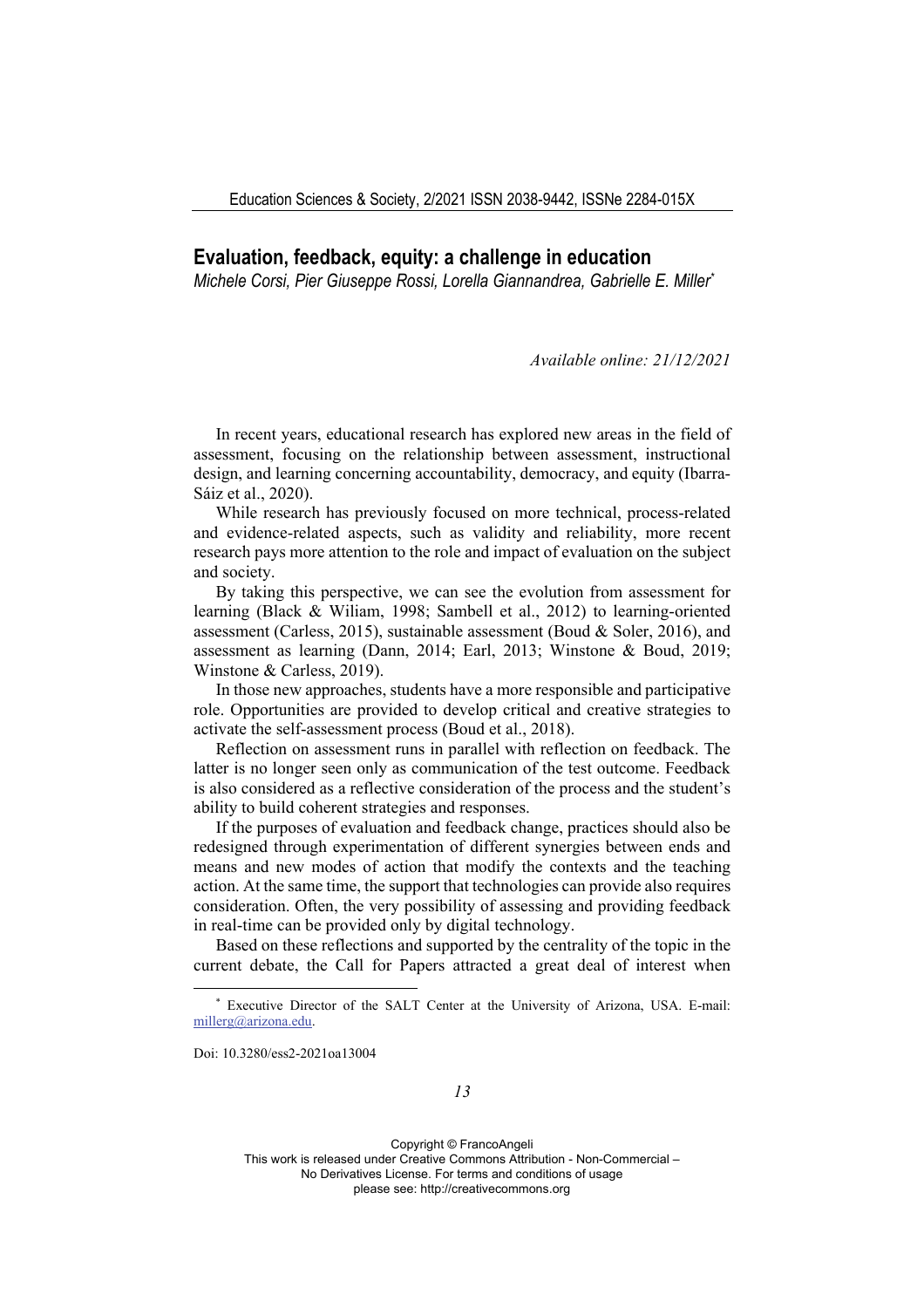launched. We received more than 40 contributions, all of which developed the red threads proposed in the Call. We will now list the papers published, highlighting the common line linking them.

One theme that has been dealt extensively with is the reflection on the formative role of assessment, especially in the university context. Authors addressing this topic are Ellerani & Barca (Valutazione narrativa e trasformativa: co-costruzione di comunità di apprendimento. Un caso di studio esplorativo), Albanese (La sfida neuro-docimologica: criticità e strumenti possibili), Patera & Grange (La valutazione formativa per sostenere lo sviluppo della dimensione profonda dell'agire competente. Un caso di studio), Scierri & Capperucci (La valutazione per promuovere l'apprendimento permanente), and Fedeli & Girotti (Testing for the future: a workshop hands-on experience for training in formative assessment).

The connection between evaluation, justice and equity is also addressed in the articles of Acquario (Through the lens of justice. A systematic review on equity and fairness in learning assessment), Ugolini (Concezioni di Open Education e istanze di equità. Questioni didattiche e approcci valutativi), and Bearzi & Tarantino (Co-evaluation processes and agentic equity in the transformative pandemic and post-pandemic education).

In the context of equity, some contributions analysed the issue of evaluation with a specific focus on inclusion: Dettori & Letteri (Valutare per includere gli studenti con disturbi dello spettro dell'autismo. Il supporto delle tecnologie per una valutazione di qualità), Sgambelluri (Valutare in ambito didattico. Dalla personalizzazione del curricolo alla progettazione universale), Arduini & Chiusaroli (Il contributo dei Disability Studies per una scuola più equa ed inclusiva), and Zappalà & Galdieri (Strumenti e approcci per la valutazione delle capacità comunicative di alunni con Disturbo dello Spettro Autistico).

A third theme that gathered much interest is the reflection on the relationship between evaluation and feedback. Articles addressing this topic are authored by Grion et al. (Ripensare il concetto di feedback: il ruolo della comparazione nei processi di valutazione per l'apprendimento), Bruni & Petti (Grande aula universitaria on-line e feedback: un connubio possibile?), La Rocca (Triangolo del feedback per una valutazione trasparente e condivisa, in ambienti digitali. Descrizione di una esperienza), Vinci (Peer review, feedback e nuovi modelli di valutazione partecipata nell'higher education: una sperimentazione presso l'Università Mediterranea di Reggio Calabria), D'angelo et al. (Emotional Feedback in evaluation processes: case studies in the University contex), Lehmann & Svarny (Using a social robot for different types of feedback during university lectures), Storai & Pedani (Uno studio sul gradimento del feedback in due corsi universitari online), Pillera (Feedback docente e revisione tra pari su compiti di progettazione della ricerca: evidenze empiriche da un corso di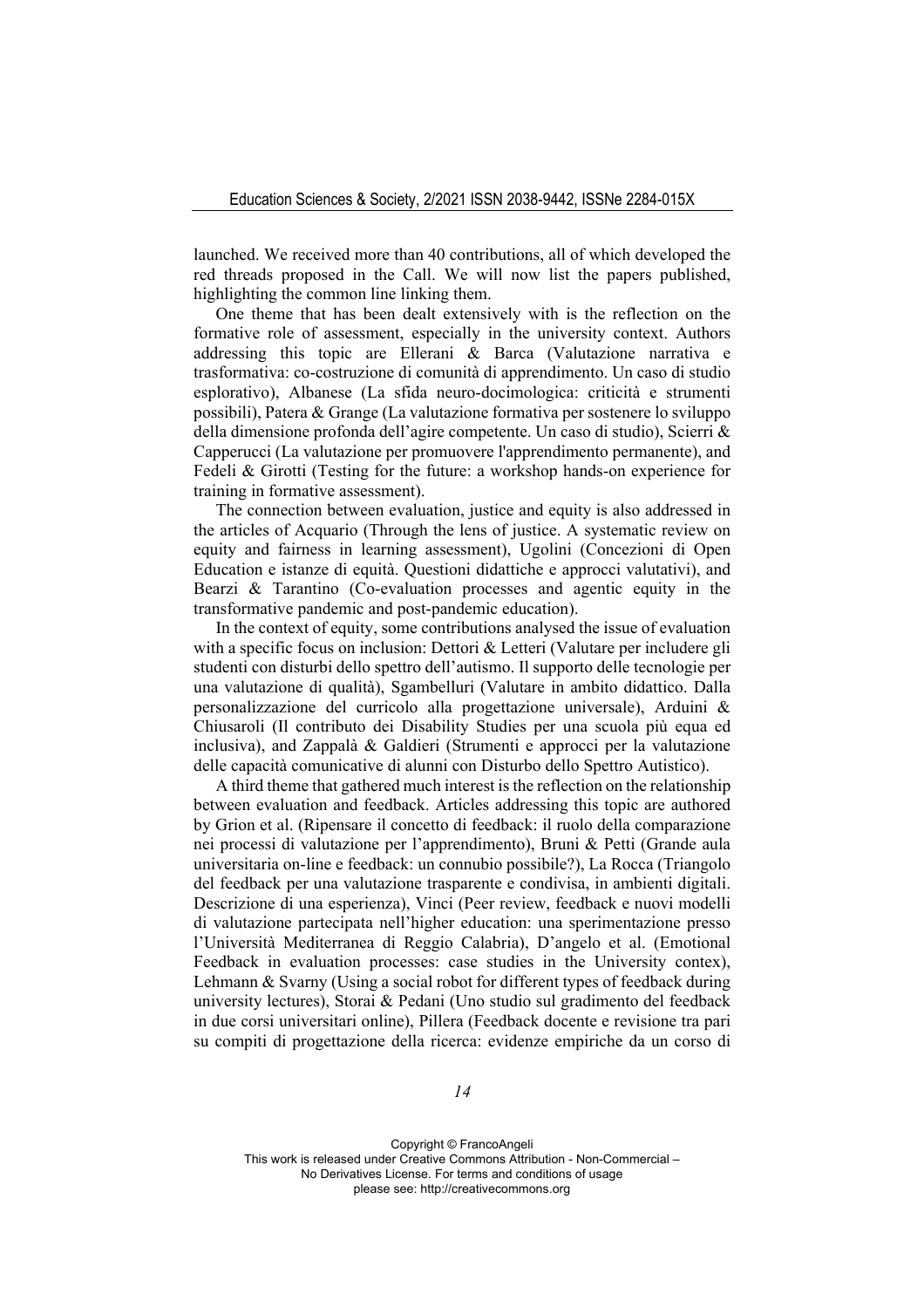Pedagogia sperimentale), and Ferrari (Il questioning mediato digitalmente come alleato del feedback).

Focusing specifically on evaluation in the university context, in addition to many of the previous papers, we have the contributions by Miranda, Marzano & Trinchero (Deep Understanding. Control of student understanding in university during distance and face-to-face learning), Montalbetti (Innovare la valutazione all'università: si può, anzi si deve!), Anello (Validazione di uno strumento di etero- e auto-valutazione della competenza di organizzazione didattica a scuola), Pignalberi (Competenze strategiche e didattica universitaria. Nuovi percorsi di autoregolazione e valutazione dell'apprendimento nello studio e nel lavoro), and Ricchiardi (Utilizzo formativo di prove autentiche nel corso di laurea in Scienze della formazione primaria).

Finally, some papers analysed evaluation from the perspective of teacher training. In this direction we can read the articles of Gratani (Towards Assessment as Learning: findings from online courses for secondary school teachers), Sansone et al. (Il peer-assessment nella formazione insegnanti: accorgimenti e ricadute), Cappuccio & Compagno (Valutazione e feedback: la competenza docimologica come competenza comunicativa. Una ricerca con i docenti della scuola secondaria), and Tinterri et al. (Re-organization of assessment during the educational emergency in primary and secondary teaching: an Italian case).

From an overall view of the volume, we can highlight two emerging elements that show some of the trends prevailing today in educational research, in general, and on evaluation, in particular.

The first is the widespread interest in university didactics. The theme of university evaluation is analysed in detail. Still, attention to quality and learning and teaching processes in higher education seems to focus not only on research but also on policies, not only in Italy.

The second theme is feedback. The most recent research of Carless and Winston allowed focusing on the short-circuit that exists between didactics and training, certification and training purposes, and between the need to describe performances and link them to standards on individual subjects and personalised processes.

The previous reflections also suggest the choice for the last Week of Excellence of the Department of Education, Cultural Heritage and Tourism to be held in autumn 2022, which will be structured around the themes of evaluation and feedback in the perspective of university teaching.